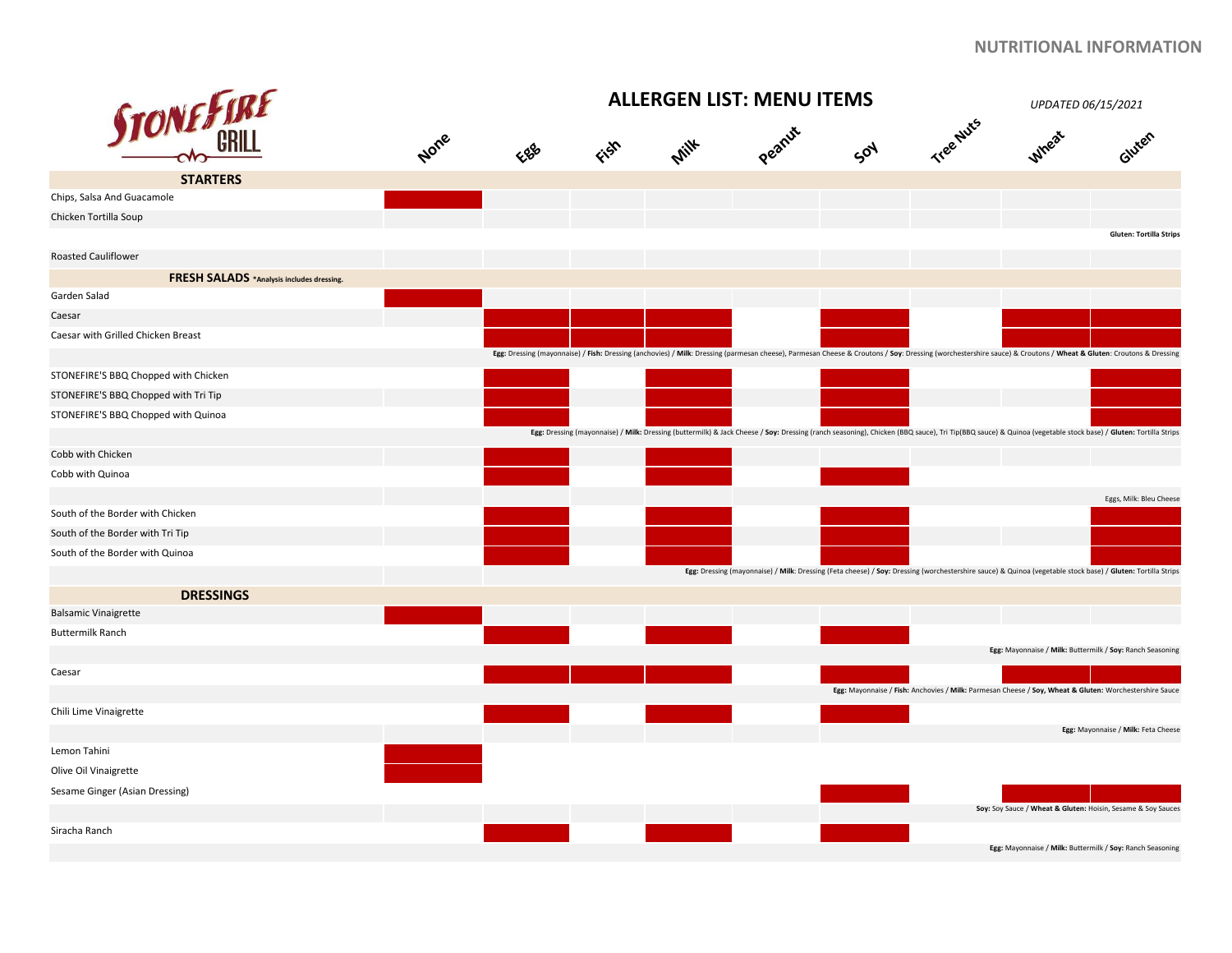|                                     |      |      |      | UPDATED 06/15/2021 |        |     |           |                                                                                                                                                                 |                                             |
|-------------------------------------|------|------|------|--------------------|--------|-----|-----------|-----------------------------------------------------------------------------------------------------------------------------------------------------------------|---------------------------------------------|
| <b>STONE FIRE</b>                   | None | Eggs | Fish | <b>Milk</b>        | Peanut | Soy | Tree Nuts | <b>Wheat</b>                                                                                                                                                    | Gluten                                      |
| <b>FROM THE GRILL</b>               |      |      |      |                    |        |     |           |                                                                                                                                                                 |                                             |
| Mesquite BBQ Chicken                |      |      |      |                    |        |     |           |                                                                                                                                                                 |                                             |
|                                     |      |      |      |                    |        |     |           | Soy: BBQ Sauce (soybean oil, hydrolyzed soy protein)                                                                                                            |                                             |
| Lemon Garlic Chicken                |      |      |      |                    |        |     |           |                                                                                                                                                                 |                                             |
| Mesquite BBQ Tri Tip                |      |      |      |                    |        |     |           | Soy: BBQ Sauce (soybean oil, hydrolyzed soy protein)                                                                                                            |                                             |
| Pepper Garlic Tri Tip               |      |      |      |                    |        |     |           |                                                                                                                                                                 |                                             |
|                                     |      |      |      |                    |        |     |           | Milk: Gorgonzola Butter / Soy, Wheat & Gluten: Au Jus                                                                                                           |                                             |
| Baby Back Ribs                      |      |      |      |                    |        |     |           |                                                                                                                                                                 |                                             |
| Lemon Garlic Salmon                 |      |      |      |                    |        |     |           | Soy: BBQ Sauce (soybean oil, hydrolyzed soy protein)                                                                                                            |                                             |
|                                     |      |      |      |                    |        |     |           |                                                                                                                                                                 | Fish: Salmon                                |
| Sesame Glazed Salmon                |      |      |      |                    |        |     |           | Soy: Soy Sauce / Wheat & Gluten: Hoisin, Sesame & Soy Sauces, Fish: Salmon                                                                                      |                                             |
| <b>SIDES</b>                        |      |      |      |                    |        |     |           |                                                                                                                                                                 |                                             |
| Gramma Tay's Potato Salad           |      |      |      |                    |        |     |           |                                                                                                                                                                 |                                             |
|                                     |      |      |      |                    |        |     |           |                                                                                                                                                                 | Milk: Mayonnaise, Eggs                      |
| <b>Garlic Mashed Potatoes</b>       |      |      |      |                    |        |     |           |                                                                                                                                                                 |                                             |
|                                     |      |      |      |                    |        |     |           | Milk: Butter, Cream Cheese, Sour Cream & Cheddar Cheese                                                                                                         |                                             |
| <b>SFG Beans</b>                    |      |      |      |                    |        |     |           |                                                                                                                                                                 |                                             |
| Nutty Coleslaw                      |      |      |      |                    |        |     |           |                                                                                                                                                                 | Not Vegetarian - tri tip in recipe          |
|                                     |      |      |      |                    |        |     |           |                                                                                                                                                                 | Peanut: Peanuts & Dressing (peanut oil)     |
| <b>STONEFIRE'S Breadsticks</b>      |      |      |      |                    |        |     |           | Milk: Parmesan Cheese & Butter / Soy, Wheat & Gluten: Bread                                                                                                     |                                             |
| Grilled Sweet White Corn (Seasonal) |      |      |      |                    |        |     |           |                                                                                                                                                                 |                                             |
|                                     |      |      |      |                    |        |     |           |                                                                                                                                                                 | Milk: Butter                                |
| <b>PASTAS</b>                       |      |      |      |                    |        |     |           |                                                                                                                                                                 |                                             |
| Marinara                            |      |      |      |                    |        |     |           |                                                                                                                                                                 |                                             |
|                                     |      |      |      |                    |        |     |           | Milk: Marinara (parmesan cheese), butter / Wheat & Gluten: Pasta                                                                                                |                                             |
| Pesto                               |      |      |      |                    |        |     |           | Milk & Tree Nuts: Pesto, Pine Nuts / Wheat & Gluten: Pasta                                                                                                      |                                             |
| Tomesto                             |      |      |      |                    |        |     |           |                                                                                                                                                                 |                                             |
|                                     |      |      |      |                    |        |     |           | Milk: Marinara (parmesan cheese), Butter / Tree Nuts: Pesto, Pine Nuts / Wheat & Gluten: Pasta                                                                  |                                             |
| Macaroni & Cheese                   |      |      |      |                    |        |     |           |                                                                                                                                                                 |                                             |
|                                     |      |      |      |                    |        |     |           | Milk: Macaroni & Cheese Sauce (milk & cream) / Soy: Macaroni & Cheese Sauce ( hydrolyzed soy protein) / Wheat & Gluten: Macaroni & Cheese Sauce (flour) & Pasta |                                             |
| Alfredo                             |      |      |      |                    |        |     |           |                                                                                                                                                                 |                                             |
|                                     |      |      |      |                    |        |     |           |                                                                                                                                                                 | Milk: Alfredo Sauce / Wheat & Gluten: Pasta |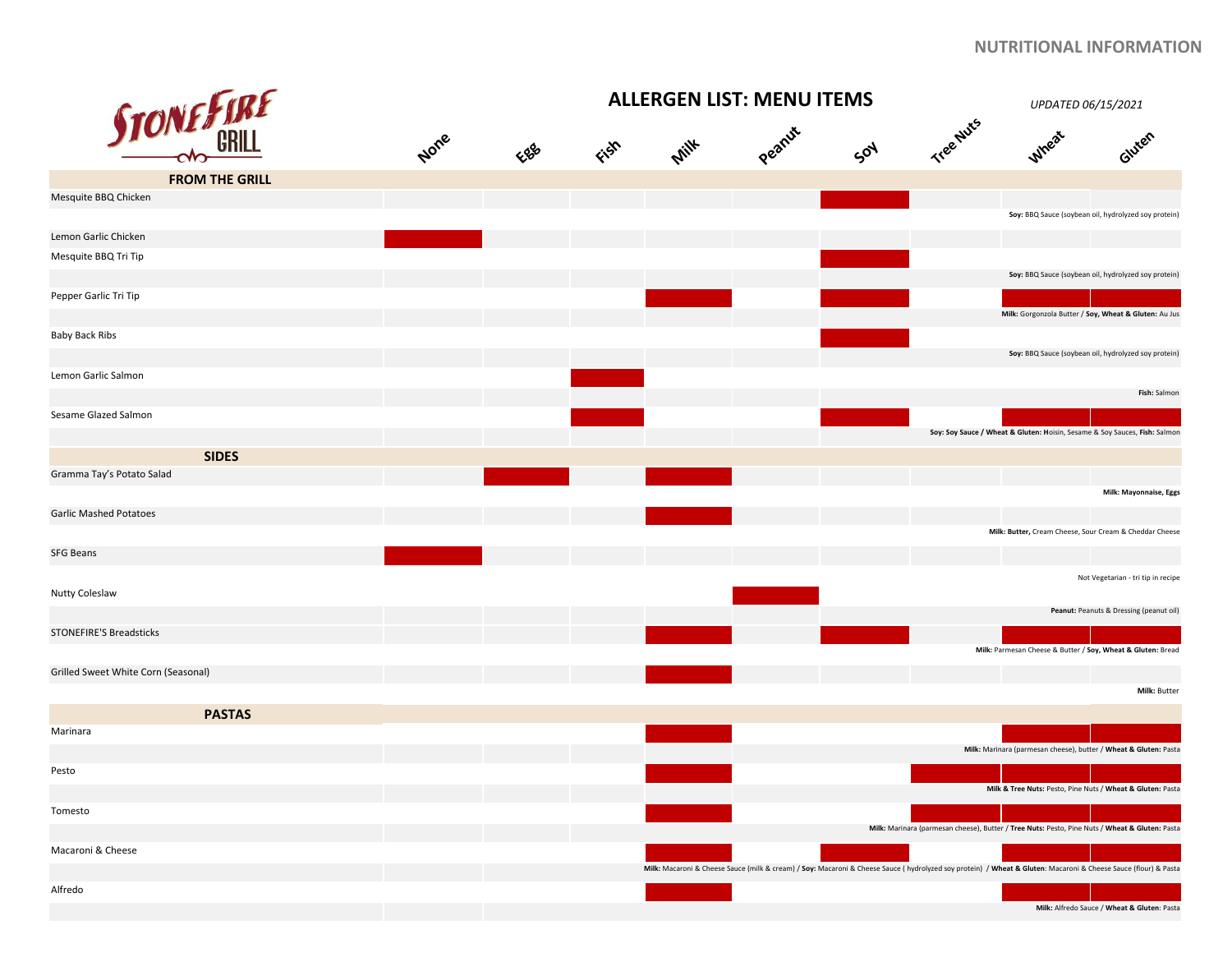|                                   |                   | <b>ALLERGEN LIST: MENU ITEMS</b>                                                                                     |     |      |  |             |     |                                                                                                                                                                                                                               |                                                                                 | UPDATED 06/15/2021                  |  |
|-----------------------------------|-------------------|----------------------------------------------------------------------------------------------------------------------|-----|------|--|-------------|-----|-------------------------------------------------------------------------------------------------------------------------------------------------------------------------------------------------------------------------------|---------------------------------------------------------------------------------|-------------------------------------|--|
|                                   | <b>STONE FIRE</b> | None                                                                                                                 | EBB | Fish |  | Mill Peanux | SON | Tree Nuts                                                                                                                                                                                                                     | Wheat                                                                           | Gluten                              |  |
| $\mathsf{Alfresto}^{\mathsf{TM}}$ |                   |                                                                                                                      |     |      |  |             |     |                                                                                                                                                                                                                               | Milk: Alfredo Sauce, Pesto/ Tree Nuts: Pesto, Pine Nuts / Wheat & Gluten: Pasta |                                     |  |
| Baked Rigatoni with Meat Sauce    |                   |                                                                                                                      |     |      |  |             |     |                                                                                                                                                                                                                               | Milk: Meat Sauce (cream & mozzarella cheese) / Wheat & Gluten: Pasta            |                                     |  |
|                                   | <b>SANDWICHES</b> |                                                                                                                      |     |      |  |             |     |                                                                                                                                                                                                                               |                                                                                 |                                     |  |
| Roasted Turkey Club               |                   |                                                                                                                      |     |      |  |             |     |                                                                                                                                                                                                                               | Milk & Tree Nuts: Mayo, Cheese (Brie) Pesto, Pine Nuts / Wheat & Gluten: Bread  |                                     |  |
| Tri Tip Chimichurri Sub           |                   |                                                                                                                      |     |      |  |             |     |                                                                                                                                                                                                                               |                                                                                 |                                     |  |
| Roasted Vegetable Stack           |                   |                                                                                                                      |     |      |  |             |     |                                                                                                                                                                                                                               | Milk: Cheese (Feta), Mayo (Aioli) / Soy: / Wheat & Gluten: Bread                |                                     |  |
|                                   |                   |                                                                                                                      |     |      |  |             |     |                                                                                                                                                                                                                               | Milk: Cheese (pepperjack), Mayo (aioli): : / Wheat & Gluten: Bread              |                                     |  |
|                                   | <b>PIZZA</b>      |                                                                                                                      |     |      |  |             |     |                                                                                                                                                                                                                               |                                                                                 |                                     |  |
| <b>Traditional Cheese</b>         |                   |                                                                                                                      |     |      |  |             |     |                                                                                                                                                                                                                               | Milk: Mozzarella Cheese / Wheat & Gluten: Pizza Crust                           |                                     |  |
|                                   |                   |                                                                                                                      |     |      |  |             |     |                                                                                                                                                                                                                               |                                                                                 |                                     |  |
| Pepperoni                         |                   | Sesameseed Derivatives, Soybeans or Soybean Derivatives, Treenuts or Treenut Derivatives, Wheat or Wheat Derivatives |     |      |  |             |     | Milk: Mozzarella Cheese / Wheat & Gluten: Pizza Crust Pepperoni:FREE FROM: Crustaceans or Crustacean Derivatives, Eggs or Egg Derivatives, Fish or Fish Derivatives, Milk or Milk Derivatives, Peanuts or Peanut Derivatives, |                                                                                 |                                     |  |
| The Works                         |                   |                                                                                                                      |     |      |  |             |     |                                                                                                                                                                                                                               |                                                                                 |                                     |  |
|                                   |                   |                                                                                                                      |     |      |  |             |     |                                                                                                                                                                                                                               | Milk: Mozzarella Cheese / Wheat & Gluten: Pizza Crust                           |                                     |  |
| Mesquite BBQ Chicken              |                   |                                                                                                                      |     |      |  |             |     |                                                                                                                                                                                                                               | Milk: Mozzarella Cheese, Gouda Cheese / Wheat & Gluten: Pizza Crust             |                                     |  |
| Mesquite BBQ Tri Tip              |                   |                                                                                                                      |     |      |  |             |     |                                                                                                                                                                                                                               | Milk: Mozzarella Cheese, Gouda Cheese / Wheat & Gluten: Pizza Crust             |                                     |  |
|                                   | <b>KID'S MENU</b> |                                                                                                                      |     |      |  |             |     |                                                                                                                                                                                                                               |                                                                                 |                                     |  |
| 7 Inch Cheese Pizza               |                   |                                                                                                                      |     |      |  |             |     |                                                                                                                                                                                                                               | Milk: Mozzarella Cheese / Wheat & Gluten: Pizza Crust                           |                                     |  |
| 7 Inch Pepperoni Pizza            |                   |                                                                                                                      |     |      |  |             |     |                                                                                                                                                                                                                               |                                                                                 |                                     |  |
| Pasta with Butter & Cheese        |                   |                                                                                                                      |     |      |  |             |     |                                                                                                                                                                                                                               | Milk: Mozzarella Cheese / Wheat & Gluten: Pizza Crust                           |                                     |  |
|                                   |                   |                                                                                                                      |     |      |  |             |     |                                                                                                                                                                                                                               | Milk: Parmesan Cheese & Butter / Wheat & Gluten: Pasta                          |                                     |  |
| Marinara Pasta                    |                   |                                                                                                                      |     |      |  |             |     |                                                                                                                                                                                                                               | Milk: Marinara (parmesan cheese) / Wheat & Gluten: Pasta                        |                                     |  |
| Chicken Strips                    |                   |                                                                                                                      |     |      |  |             |     |                                                                                                                                                                                                                               |                                                                                 |                                     |  |
|                                   |                   |                                                                                                                      |     |      |  |             |     |                                                                                                                                                                                                                               |                                                                                 | Soy, Wheat & Gluten: Chicken Strips |  |
| Macaroni & Cheese                 |                   |                                                                                                                      |     |      |  |             |     |                                                                                                                                                                                                                               |                                                                                 |                                     |  |